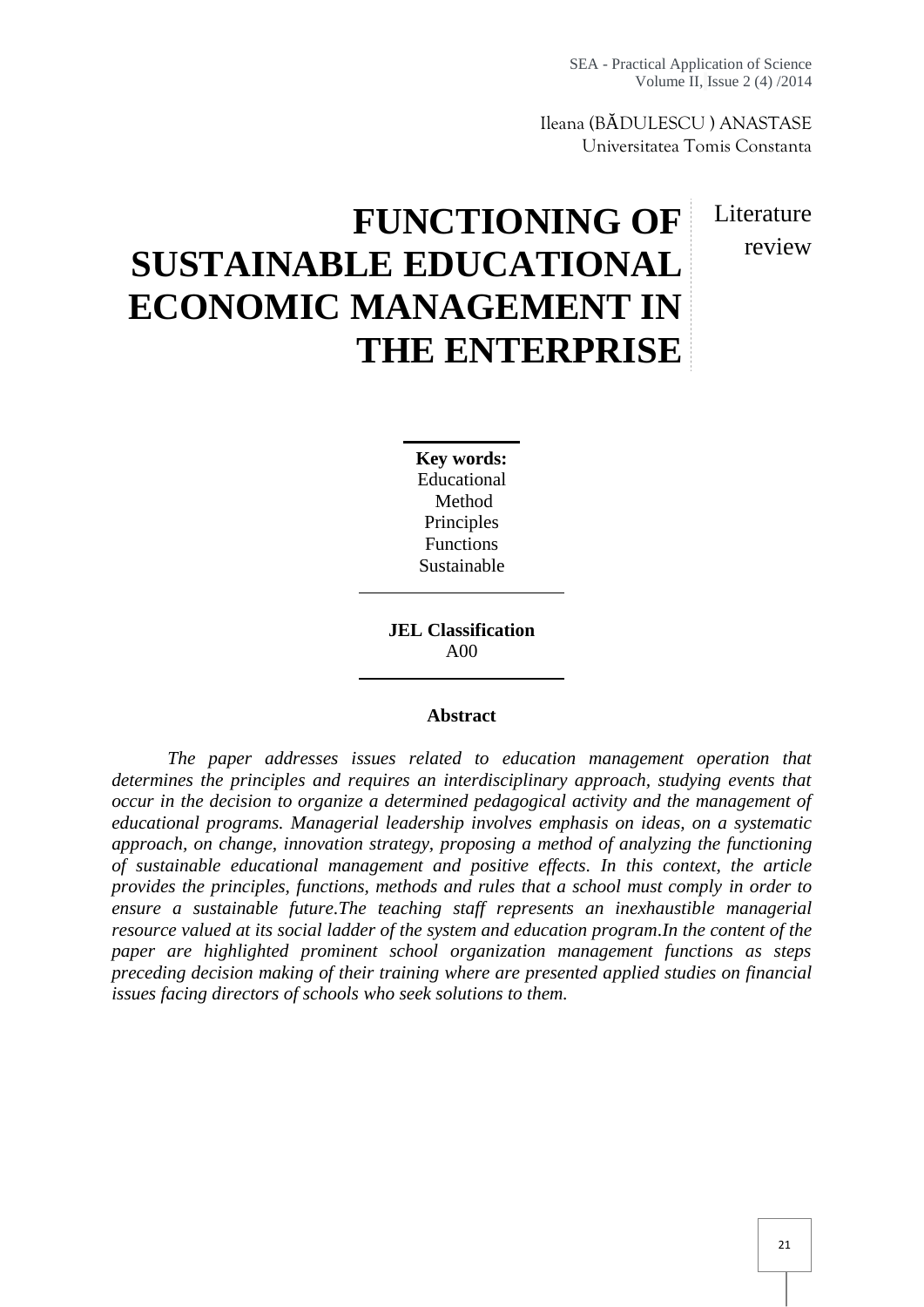This paper highlights the method of administration and management of material and technological resources, informational, statistical and financial ones of which the school unit disposes,as well as leadership styles and communication, ending with maintaining and changing organizational culture through specific methods of maintaining organizational culture and cultural change success through which a new culture cannot develop without the employees and managers not knowing from where to start and they have a decisive role in supporting employees who have better ideas about a better culture (Heredea, 2011).

Quantitative and qualitative results obtained by processing methods lead to the idea that education should be regarded as a process that needs time to show their efficiency and effectiveness, a process that had been planned to invest in human concepts, capital, so that this would show its productivity over time. This paper addresses the need for quality undergraduate education in Romania, in line with the objectives set at European level. The paper highlights the need for training and retraining of specialists in the economics of education. (Puchin(Bubeneck),2011).

### **STRATEGY**

Education reform strategy, in view respect, concern of sustainable development, currently in the Romanian education is defined by a large number of bottlenecks and crises that must be solved. Within the perspective of sustainable development solving a crisis should not cause additional crisis at a large-scale higher than those already existing, but to solve the existing crises. (Stan, 2010 ). In the case of education we can understand this distinction by analyzing the following example: politics: social inclusion of children who come from families disadvantaged socio economically; the strategy: the granting of social aid to students who attend school; tactic: the campaign milk and croissant,

the granting of free school supplies, granting scholarships, granting of financial support for the purchase of computers. (Heredea, 2011 )

Management states as the scientific way of solving the problems facing the management system under certain conditions. Management is regarded as an act, art or manner of driving an organization, to organize, manage,to plan development, control and this applies to all areas of activity (Florescu et al, 2009).

The management of a school unit has the task to identify the real problems related to this work and to remove the fake ones, to formulate them concretely, to establish goals, objectives and priorities. An important role in this regard, falls on persons from the management system according to hierarchical levels where they can be found and they must use theories, methods and management techniques (Florescu et al, 2009).

Management appears as an economic science with the character of "border", which uses methods and techniques of other sciences, adapting them to its specificity.

Interdisciplinary approach, therefore, from different points of view of a problem, provides bigger chances for its optimal solving.

That or those called to act in this interrelated various components of the problem, which are different, and they have various consequences (economic, social ), following to find the solution that would positively reflect all sides of the system to which it applies (Florescu et al, 2009).

# **MANAGEMENT FUNCTIONS**

There are plenty of definitions of management functions. A brief definition is the following: management functions are classes of activities specific only to managers, that set them apart from operational staff.

Management functions continue to be a source of controversy among experts.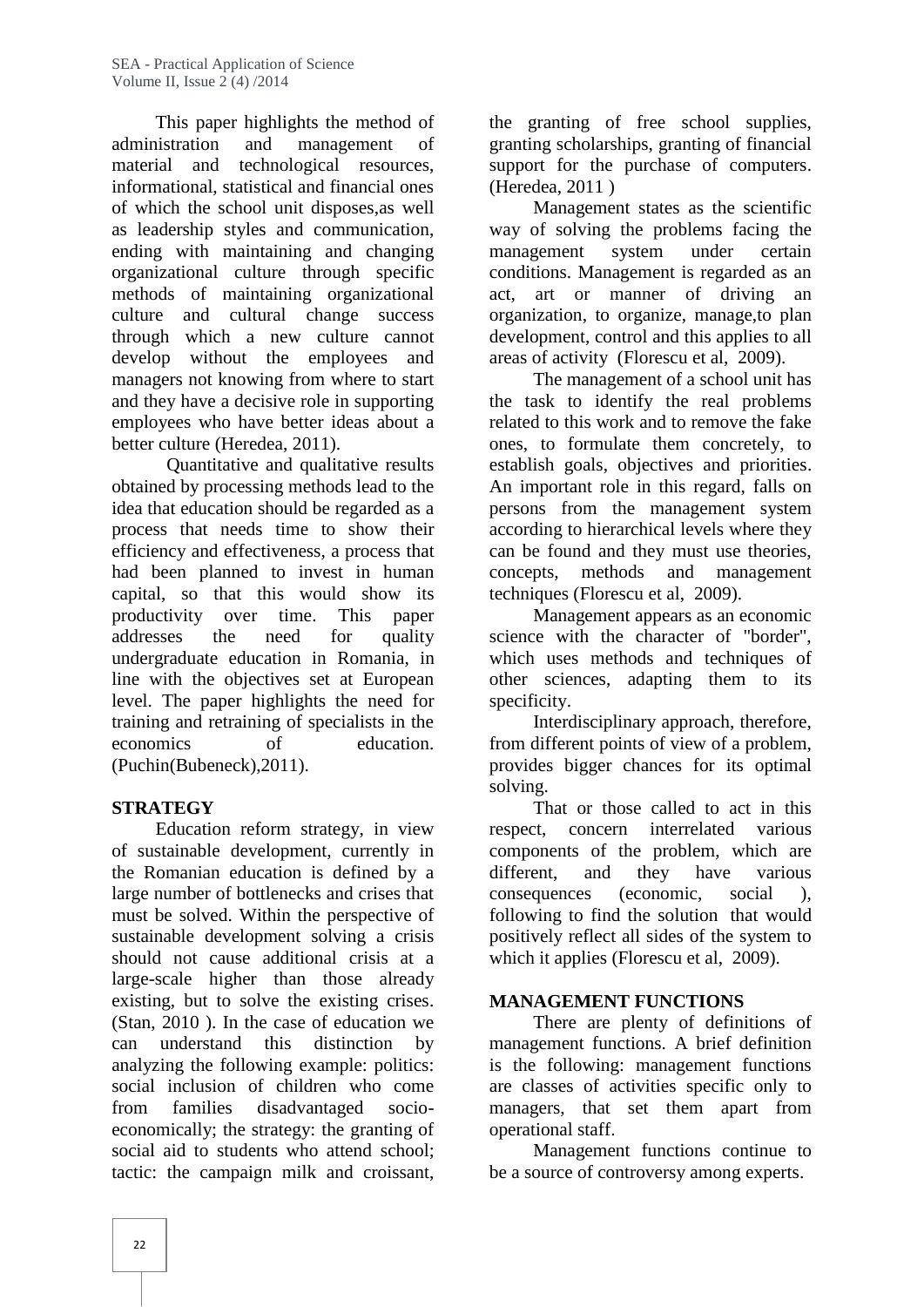The main management functions considered in this paper are the following: (Thiétart, 1989).

> forecast; organization; control.

#### **THE MANAGEMENT OF THE EDUCATIONAL SYSTEM AND PROCESS**

In this regard, in an order given evaluation strictly by the proponent logic, we intend to specify the following concepts: education system, educational process, their management and organization, management education.

The basic principles of the analysis are those which characterize the systemic paradigm, interdisciplinary and prospective, with all the direct and indirect effects arising from here.

The educational process represents the immediate activity taking place on different levels of the education system, the content that adapts to the structure of certain forms of institutional organization, the instructive-educational approach. While the system with all its components, answers the question of "where?" taking place the educational program, the educational process represents the solution to interrogation "what", which is in full swing. Therefore, the determining mutual relations between them are so complex thatwe should avoid in the first their confusing.

Management and organization of the educational system and process represent two vital activities both for their operation, but more particular to increase their effectiveness.

In the traditional sense (Simionescu, 2010), they shall subsume a number of shares of which the most important are: guidance, control, the regulation of key aspects of content, methodology, evaluation, development and practical implementation of the decisions.

Maintaining the educational process in a particular socio-political context, a

sufficient time to generate effects, led to appearance and manifestation of trends in the management, among which we remember (Voicu and Rusu, 1998).:

tendency to approach leadership duties in an administrative priority sense;

tendency of extrapolation of operation control (predominantly quantitative, observational, and bureaucratic) compared with the one (mostly qualitative, pedagogical, managerial);

tendency of decision formalization;

tendency of adjusting by external administrative means which block the internal pedagogical mechanisms.

Management is a relatively young field of theoretical interest, if we consider that the work of the two 'parents'4 of the term date back, in order, 1911 F. Taylor "Principles of Scientific Management" and 1916 H. Fayol "Industrial and General Administration. Provision, organization, command, coordination, control ".Trying to answer the question "How can the activity of the worker be effective?" the two have developed a number of principles that have amplified and accelerated concerns for what they called "scientific management" of the enterprise.

Although these classical theories have been developed from the desire to a theoretical support to organization and management activities; forming timid attempts to change the mindset of those who work in reality, the focus is on the material and instrumental aspect of the enterprise (organization) rather than on the needs, expectations and aspirations of people who work, for which the classical theories have been theories called "organizations without people. By delimiting the hierarchical relationships, tasks and responsibilities related to the management, by specifying clear roles within the organization, classical theories represented a bridge between bureaucratic analysis and the new concept of "scientific management".(Jinga, 1988) . *The*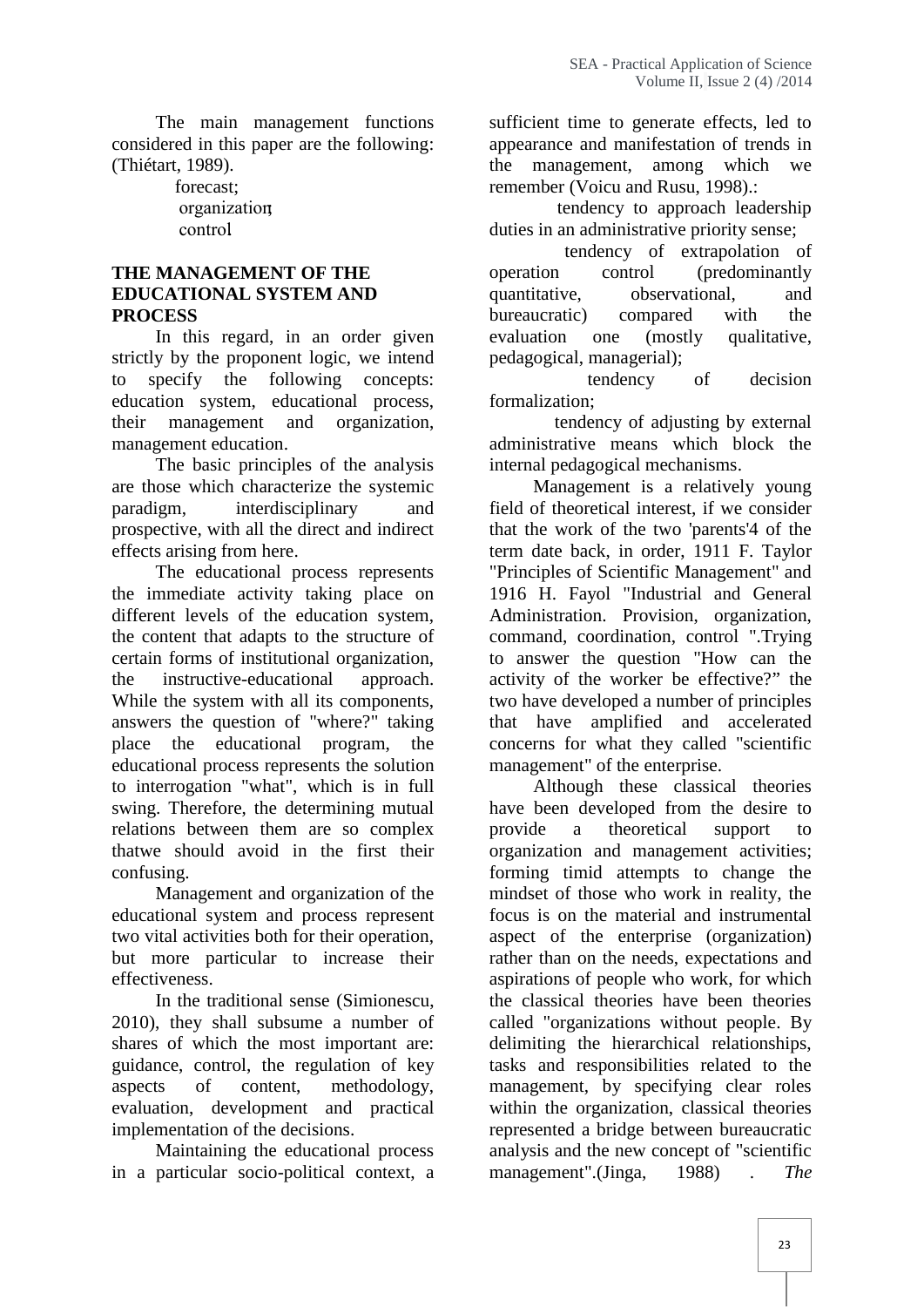*etymology* of the term is an extensive one, although relatively convergent, $(P$ un, 1999): lat. *Manus* (hand, handling, riding, driving, curbing horses); fr.*manege:* it.*maneggio;*engl.*to manage* (to succeed, to lead, to solve, to cope, to direct, to prosper, to restrain items for a goal, to administer, manipulate, master, to cope, to find the means, to succeed, to be good to, to rule, to carry out); engl.*management* (work / art of leadership, skill, organization, succeeding in achieving its objectives, optimal decisions in the design and implementation processes); engl.*manager* (manager, administrator, organizer, director, coordinator of a team).

We consider, in agreement with the author quoted, that the mere enumeration of these meanings highlight the two meanings of the term:*broad sense* (complex human activity of preparation, planning, organization, coordination, management of elements involved in achieving goals)and *narrow sense* (current operative leading).

More than that, it may be inferred even a shading of the etymology interpretation to the level at which management can be addressed in a *triple aspect:*

- 1. as a science;
- 2. as an activity;
- *3.* as art.

**1. Management** as a science is in full process of formation, as demonstrated by E. Mihuleac, author, in "Fundamentals of Management" (1999, Bucharest, Ed Tempus), succeeds to identify over 140 recorded data definitions in his study area. In summary, the term designates a system of concepts, principles, methods, and techniques that systematically explains the phenomena and processes taking place in the leadership of organizations  $(Joi a, , )$ 2000), or a system of concepts, methods, tools, guidance and management, coordination, which can be used in the process of achieving the goals (P un, 1999). As a science, management indicates

normatively, *how to act to achieve* the standards set.

**2. Management as activity,**as process, as practical application of science with the same name, is "a set of processes by which all elements theoretical and methodological provided by the management science are operationalized in social practice" .(Jinga and Istrate, 1998)., or, as other authors (Nicola, 1996) "represents the formal leadership of an organization / institution or of a part of it by coordinating the activity of individuals and human groups to achieve the objectives".

In the same terms, Joi a  $(2000)$ , specifies that it may be the work of a person who leads and directs the work of others by pursuing actions to achieve the best conditions, by raising awareness and taking responsibility on the achievements and failures. Or it can be the guidance of a toward the achievement of organizational objectives with specific techniques, by using and coordinating the activities through a series of decisions, by rational use of resources  $(P$  un, 1999)

**3.Management of education** is part the interdisciplinary pedagogical concerns constituted at the meeting of the general domain of socio-human sciences, particularly of economic sciences with those of education. This becomes responsible, on the one hand, explaining the organization and management of education system and process in terms of efficiency projected scientifically, from the perspective of the cultural model of postindustrial society, computerized and, on the other hand, a series of conceptual and methodological transfers between the two fields with the full range of effects involved by these.(Thiétart, 1989).

As such, he presents himself as the pedagogical science, elaborated through an interdisciplinary strategy, engaged in "the study of events involved in the decision to organize a determined pedagogical activity and administration of educational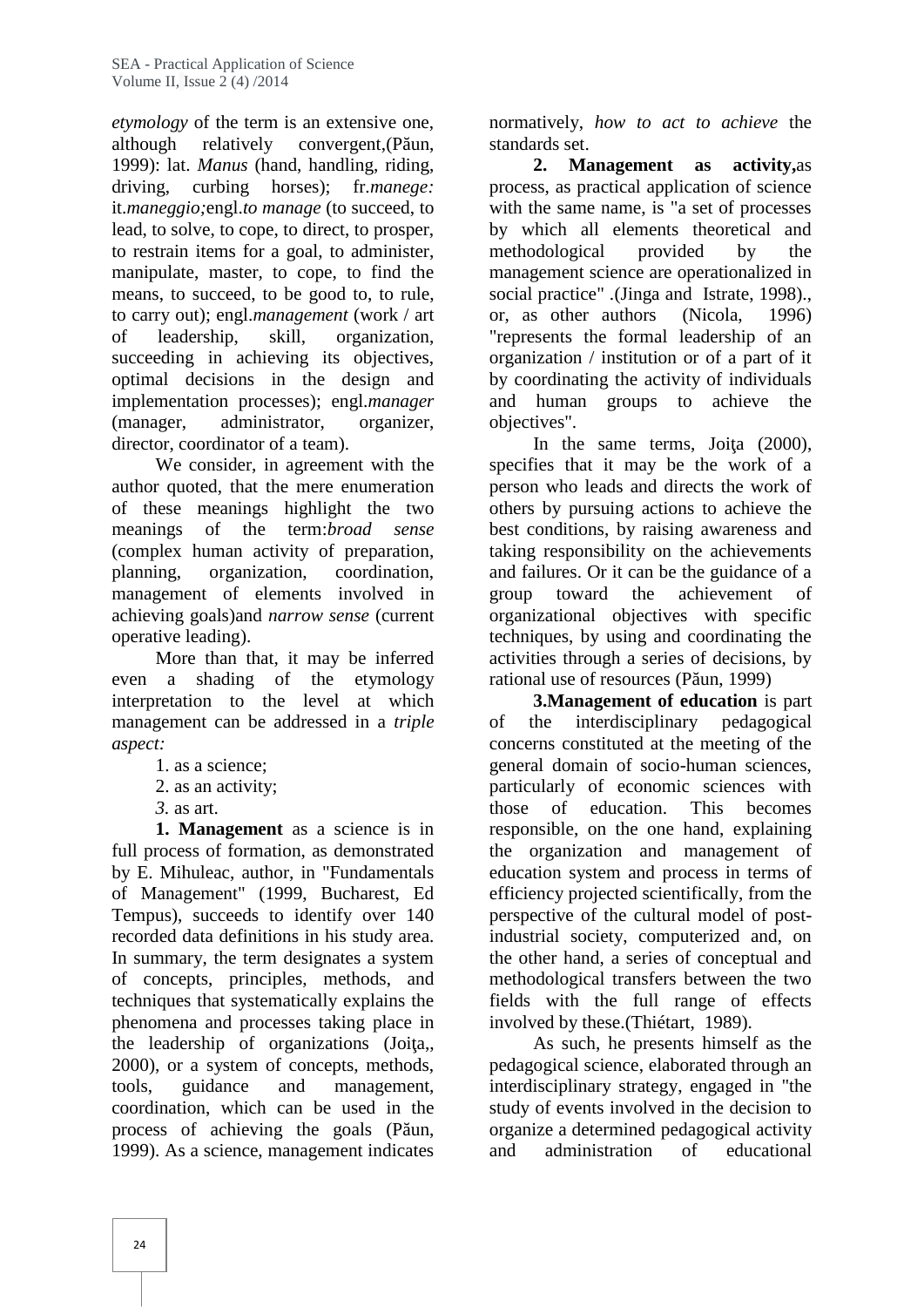programs" (De Landsheere, 1992, Petrescu, 1993).

From such a perspective, the meaning of the term extends beyond the "explicit integrative conception" to "an attitude, action methodology oriented to educational success"(P un, 1999) .Trying to put aside the novelty of analysis and multiplicity of epistemic dilemmas and praxiologic, we consider the opening offered by the views of Jinga .(Jinga and Istrate, 1998) , in understanding its essence, after which "educational management is the science and art of cooking human resources, to train staff, according to accepted ends of individual and society ".

In line with  $(Joi a, 2000)$  who considers this statement "(re-nn) defined in terms of current managerial education" (P un, 1999), we opt for a descriptive definition offered by the same author, "the management of educationis the *theory and practice, science and art design, organization, coordination, evaluation, elements' adjustmenteducational activity,* as activity of the free, full, harmonious human individuality development, permanently, for affirmation of the creative personality, according to the ideal established at the level of educational policy". The hypostasis from which the mentioned author proposes the analysis and interpretation of the principles of management of education is one that leads to a new paradigm of general pedagogy approach, owned by the culture of postindustrial society, computerized type.

Therefore, we consider in particular the idea that "management education is a methodological level necessary to achieve the correct, effective social work training to develop human personality, at the educational system level in light of the XXI century" (Petrescu, 1993).

In their guiding lines, the principles are found in the Education Act, Part I, General Provisions. From our point of view, the aspect of essential order is that, as didactic process is based on principles,

norms and rules so, the act of school management must find grounding, not only praxeological, economic, legal but above all, axiological*.*

From the multitude of suggestions 2000. Petrescu, 1993), we identified seven axiological principles to guide the difficult process of "keeping the brakes" in the education system or a subsystem thereof (the micro to macro level). The foundation of these principles is **respect**. Without a genuine appreciation of the child, student, teacher, the letter and spirit of the law, the value of "work", the managers of superordinate or subordinate level cannot design and complete a successful management act.

The other six principles, although systematized in an apparent contradiction, in a perfect completeness, comprehensiveness makes them work systemically, real and opposite compared to how it was performed the leadership in our educational system until 1990.

The principle of the managerial autonomy, the relative independence in making and implementing decisions, combines with the principle of management unit, placing each act of driving in the light of a democratic leadership, a macrostructure in which we are included, and which should we take into account.

The principle of **responsibility** makes that on the shoulderseach teaching staff with a function of manager to hang heavy the implications of his acts and decisions targeting people,budding children, colleagues, jobs, a better future less good.This principle cannot complete that of decentralization, under which, depending on the actual conditions, a decision on the spot can be taken, without asking permission and without waiting for intervention from other policy makers, within the limits of the law. This is the one that, along with a genuine moral profile, ensure the compliance of the principle of authority.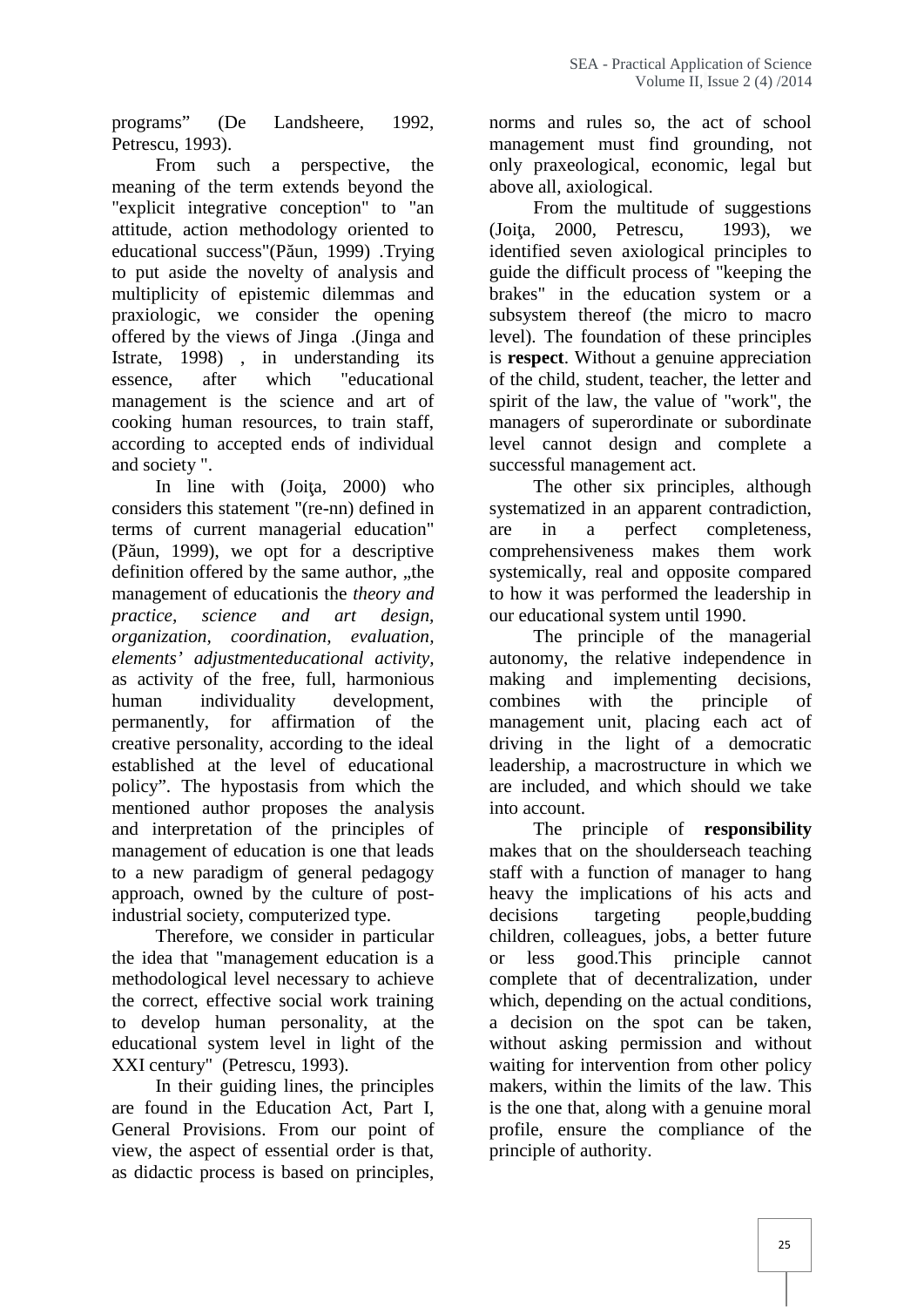Students and adults, children and teachers, parents anddecision makers collaborate successfullywhen they respect each other and recognized as autonomous values, capable of dialogue and understanding. In this way they communicate needs and decisions, contributing to the feedback's realization. New projects are born, the managerial process optimizes considering the principle of initiative.

#### **THE LEVELS OF MANAGEMENT EDUCATION.**

Given the hyper complex characterof both the system and the educational process, scientific management thereof becomes a strategic direction aimed at the innovative development, on medium and long term perspective (Cristea, 2000). She translates to the management level the macro-structural aims that summarizes social and psychological dimension of pedagogical continue transformation project, qualitative of the education system.

Strategic management places pedagogical design work under constantly changing conditions, which means overcoming the bureaucratic mentality*.*

In his characteristic aspects, strategic management involves:

a complex synthesis process that ensures the leadership of a system based on development strategies formulated rigorously and continuously reassessed;

it reflects the entire business management system directed towards the elaboration strategy, development and transposing it into practice;

management focused on anticipating changes or modifications to be made to the system;

the concern for incorporation of new, for elaborating the progress of future activities;

system open to the future, by means of a management forecast, predicting future growth and eliminating elements of uncertainty;

capturing the disproportion situation of the existing strategies;

ensuring consistency between strategy and the evolution of factors which cause it.

Even though through its content managementis at any level a strategic one and it must be this way, in the specialized literature are identified, according to the hierarchical level at which is carried out, the following levels of management (Joi a, 2000):

1) strategic management, exercised nationally;

2) tactical management conducted at the local level;

3) operative management, specific to educational institutions (kindergartens, schools, colleges).

*1. At the national level* the leadership of educational institutions is provided by the Ministry of Youth and Sports, which for its task, is based on consultative bodies and it constitutes experts structures. The duties of Ministry are stipulated in Law no. 84 of 1995 (with subsequent changes), in the Government Decision of organization and functioning of the Ministry, in other laws and government decisions. Duties of advisory bodies are established by special laws, government decrees, and by their own regulations approved by the ministry.

*2. At the territorial level,* the management of the subsystem university education is provided by the county school inspectorates and Bucharest, which are decentralized specialized bodies of MEC and which act to achieve educational policy in the preuniversitary education. They based their entire activity of the Education Law - amended by Law 151/1999, the Statute of Teaching Staff, changed - the decisions and orders issued by the Government of all normative acts arising from the aforementioned laws, orders and specifications developed by the Ministry.

By their nature, inspectorates represent (Cristea, 1996). the institution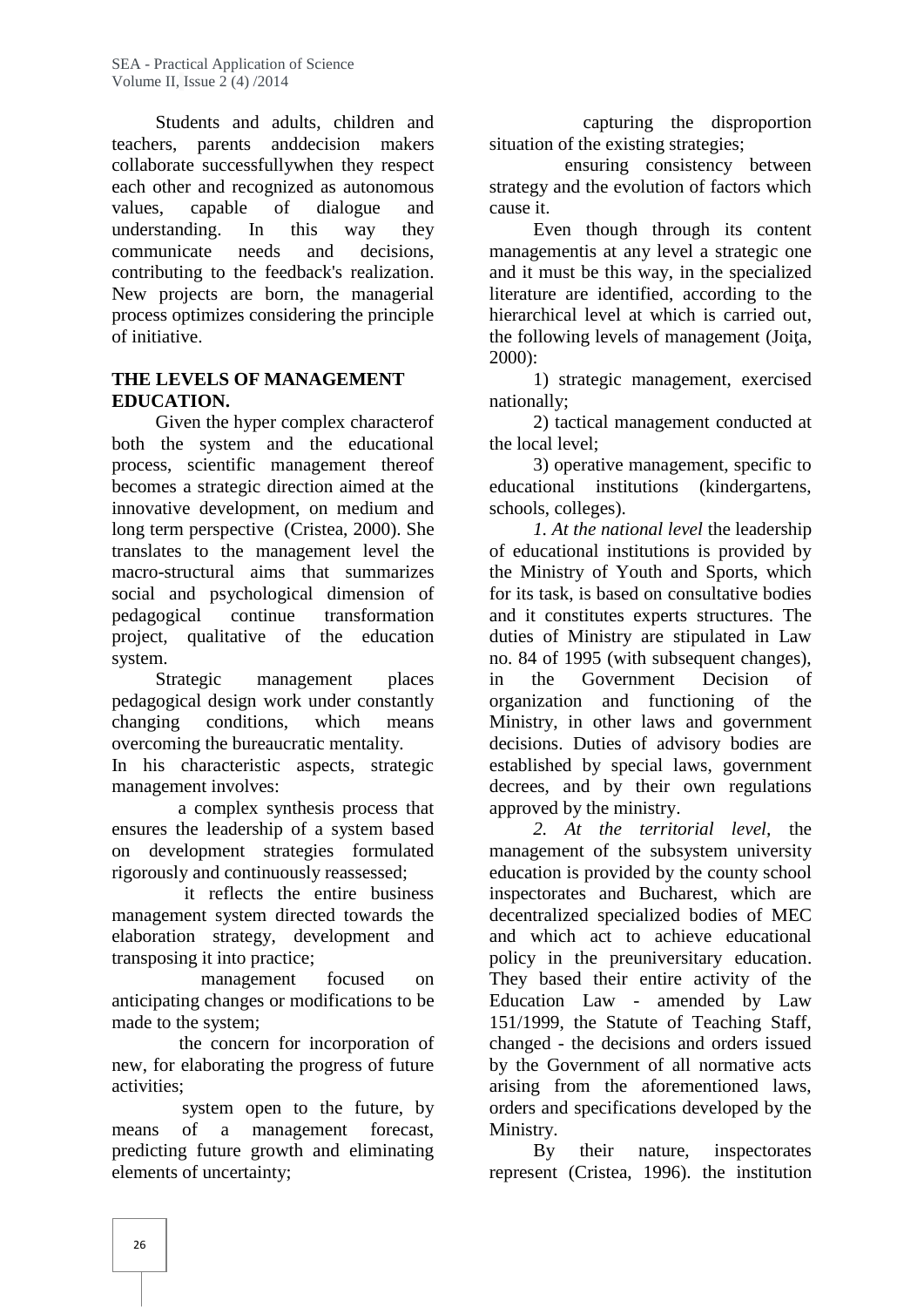which bring consistency of the national strategy the educational process development programs developed at local and county level, as well as current practice achieved by the daily didactic activity in which every student in Romania is involved. As an interface between the central and local inspectorates provide institutional strategic communication, compatibility approaches projects with the acting and evaluative in order to optimize school-family partnership and ensuring equal opportunities in education and training.

During 1998-2001 school inspectorates were organized into three main administrative departments:

1. Curriculum and school inspection;

2. Institutional development and human resource management;

3. Administration and management of financial and material resources.

Each of these requires its own structure and specific roles. In turn, the inspectorate shall establish its own management structure, made up of individuals, Inspector General, Deputy Inspectors General and administrative technical director - and a number of boards and committees such as the Administration Board, Advisory Board.

Commission for monitoring and evaluation of school inspection, thematic committees (for an analysis from the development perspectives and structure components managerial duties) can see (Cristea, 1996).

1.*Undergraduate units* are headed by directors, helped, according to rules of structure set by the Ministry, by Deputy Directors.In exercising their duties, directors are based on the teachers, the board of directors with a consultative role and on the student council.Other bibliographic sources (Cristea, 1996). recall other elements of management that structure should be involved in the scientific leadership of the school, such as the Council for Curriculum and Teaching class Council.

The Director also serves as chairman of these organizations of collective leadership. Their membership is determined by the Education Act and its powers are specified in the regulations made by the Ministry. The duties of Deputy Directors are given in the status of teachers in the school regulations, in other normative acts of MEC

An optimization of understanding the mechanisms of democratic governance school unit can provide appealing to some further clarification on the three types of initial board mentioned:

a) *Teaching Council* is the main organ participatory management at school level. It is entirely composed of teachers of that school unit. At its meetings can participate - as guests - representatives of parents, student councils, local authority, and social partners.

The council meets at the request of the Director of School Unit, whenever deemed necessary, in relation to the specific problems of the institution. In his activity he relies on methodical departments, classes'councils and working collectives.

We highlight some of its functions:

Approves versions of the curricular projects on curricular areas or cross-curricular;

Analyzes during the semester, the specific problems of the educational process and opt for appropriate measures  $(n.n.);$ 

Validates the school situation at the end of the semester or school year, presented by the managers of classes.;

Decides upon applying sanctions;

Validates composition of the board proposed by director.

b) *The Administrative Board* is the governing body of the school unit collective enforcement staff whichensures implementation of decisions of the Board staff, organization and conduct of the entire educational process in the spirit of not installing autocratic leadership.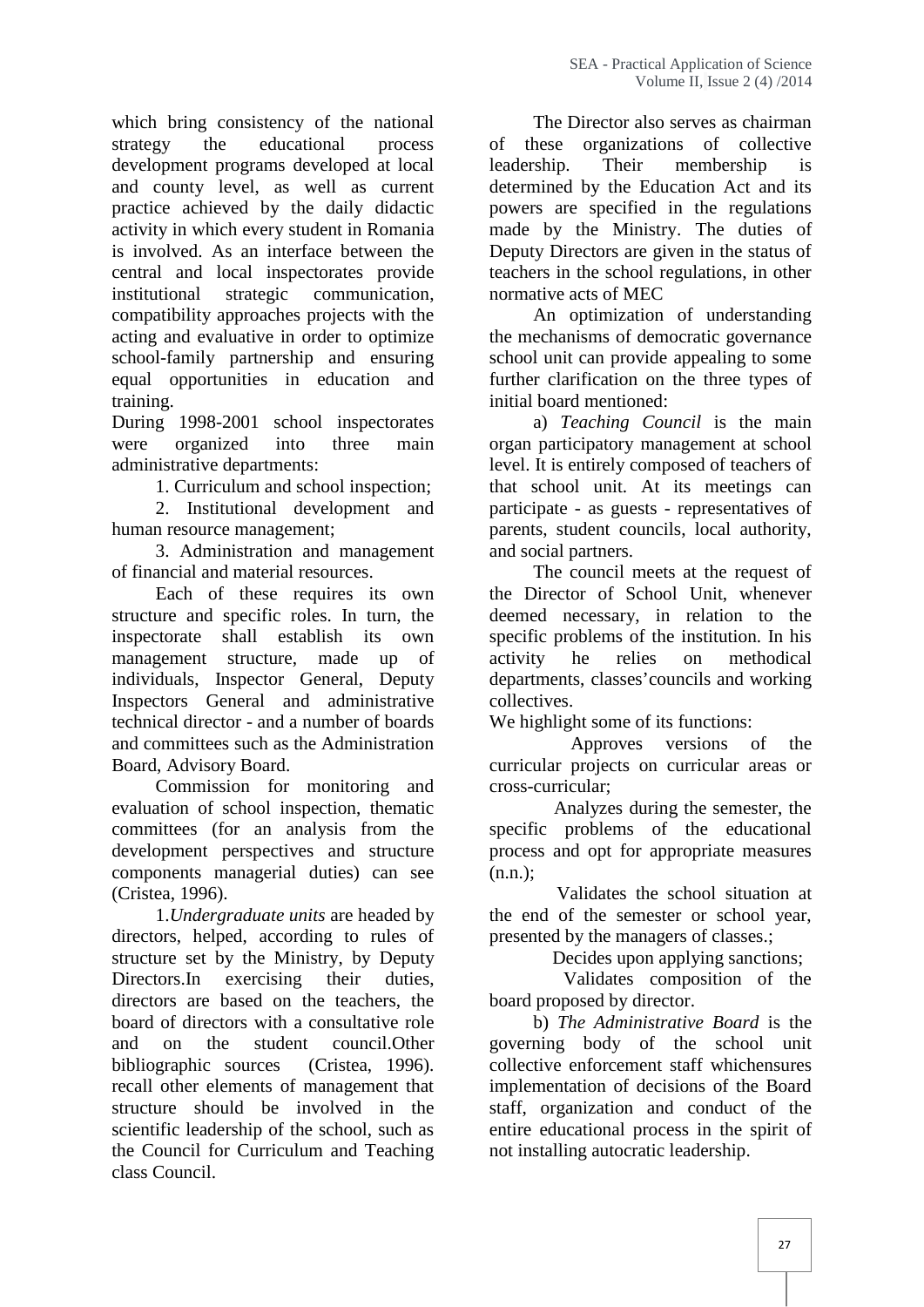Exercising its role of decision and execution is performed in the following areas:

Drafting Rules of Procedure;

Developing relationships and common activities with the local community;

Develop job descriptions for school employees, payroll scheme;

Regulation of the financial plan of the school unit;

Other activities specific to school unit;

Planning holidays and establishing annual ratings of school unit staff.

To board structure belong (idem): the Director, Deputy Director / Deputy Directors, teaching staff of the respective school, the chief accountant, parent representative, representative of public administration, members of the nationally representative (as observer).

c) *Student Council (ibid., p 45)* is an advisory body to the management of the school, established as an expression of freedom of information, expression and assembly of high school students and it is based on the Convention on the Rights of the Child.

It is constituted within each school and consists of representatives of students in each class. Student Council operates under its own rules (part of the Rules of Procedure) and shall appoint representatives to the board staff (maximum 1 year of study).

The pedagogical management practice has shown that at all levels of decision-making the teachers would be, they manage a combination of their specialized training with the managerial one in order to address the problems faced in the work they perform.

It turns into a real inexhaustible (re)source from a managerial perspective too. At the policy level of education, each teacher has a potential managerial that ensures continuous broadening of the base for the selection of school inspectors,

school directors, teachers, methodologists, advisors and researchers.

Promoting them - even to the decision of peak positions as teachers with dignitaries, - follows the principles of political democracy related to the value representation and legitimacy of leaders of a socio-professional community.

To ensure management process optimization at all levels it is required the experience of its leadership exercised by the teaching staff at different levels of the system and the educational process, possibly in connection with didactic activity.

## **METHODS AND TECHNIQUES OF MANAGEMENT SYSTEM**

Providing superior quality management activities in general and in work of substantiating decisions in a school, involves using within each segment of the managerial process of methods and techniques appropriate to the situation.

The aim of managerial methods is that it helps optimizing the use of labour capacity of the Director, improving behaviour and action of teaching and nonteaching staff and trains all personnel to achieve the objectives of the unit.

The role and usefulness of management techniques is the fact that through their support the Director, Deputy Directors, specializes employees practice their profession into the educational institution.

The managerial method represents the way in which the manager performs the process of management, transforming information into action, by using decisions, harmonization of resources with the requirements and tracking results (Dragomir et al., 2001).

The system of methods and techniques at the level of management of the educational institution groups methods techniques of decision-making methods and operational techniques.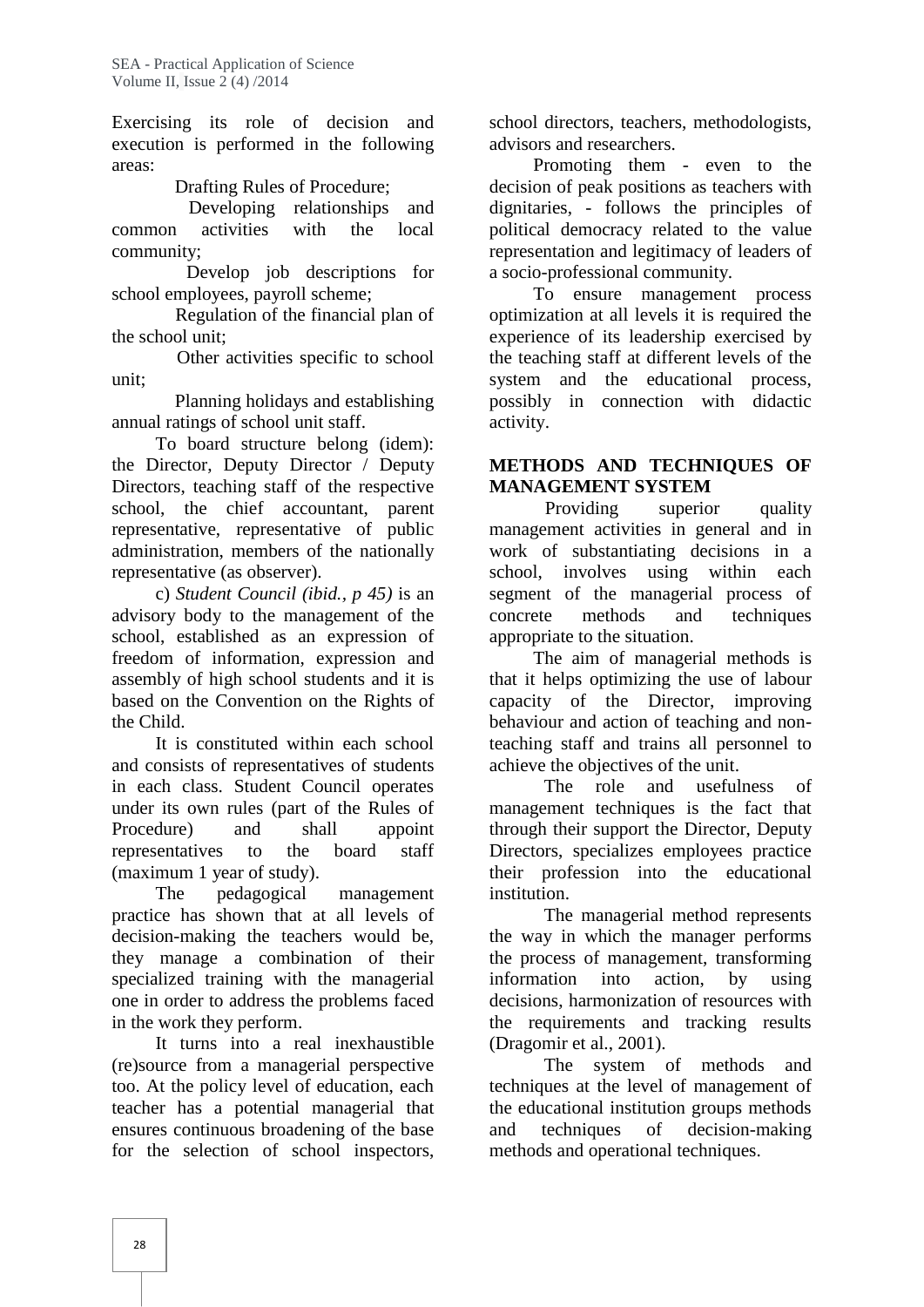Among the methodological decisional systemsused by management unit stands participatory management correlated with budget management and management by objectives.

**The method of management by results** allows the director to focus efforts on issues that require particular attention.

The director is the one who sets goals and he is the one comparing the results obtained, he can alert when there are deviations and interferes with corrective actions for these.

As advantages of this method are:

 offers the possibility to the educational institution to plan activities by function and hierarchical levels;

 facilitates management control by comparing control results with those to be achieved;

 enables effective use of staff which this time is fair and mobilizing;

 ensures staff effectiveness after a result and after the work done to achieve it;

 contributes to the professional development of the director and employees of the institution.

The management stages through results are uniform and functional:

The preparation phase of the action;

The analysis stage of conditions, which determines how to specify the goals and purpose, defines the performances and responsibilities,there are presented materials developed for the application of methods, itis set the work program and future actions;

The design starts with systemic treatment of goals and outcomes onareas of activity and on the assembly of the educational institution, the objectives are finalized, the result and their implementation plan, the system of information and control of the decision making bodies.

In order to achieve the expected results it is necessary to be observed a number of conditions:

 $\blacksquare$  the method to be applied only after a thorough analysis and a rigorous design;

 to comply with the sequence of operations (determining areas results - Key accurate quantitative and qualitative standards to be achieved for each of the key areas, etc..);

 results expected to be formulated precise and realistic and if possible be quantified;

 determining the results to be made based on the criterion of importance and have unequivocal meaning for both manager and for teachers and non-teaching staff;

 to focus on more profitable activities, which allow to perform and measure intermediate results and to enable collaboration at all levels;

 to obtain a general motivation for participation in concrete results and as profitable.

*Delegation,* as part of participatory management realized at the level of educational institution, is commonly used as in the meeting and implies temporary assignment by a director or coordinator of the committee, one of its tasks to a subordinate service with competence and responsibility that this implies. It is done in the framework of the organizational structure and represents generally a migration of tasks, competences and responsibilities of from higher level to the hierarchical level (Comisia European 2000).

In order to achieve its purpose the delegation must contain three elements: to have goals to be accompanied by formal power and responsibility required.

Typically, all aspects of the delegation process is performed by a decision or order written, which ensures the subordinate formal power required and he is entrusted with the responsibility of one or more tasks.

The delegation must also meet certain conditions:

 should not be subject of delegation tasks of great strategic importance with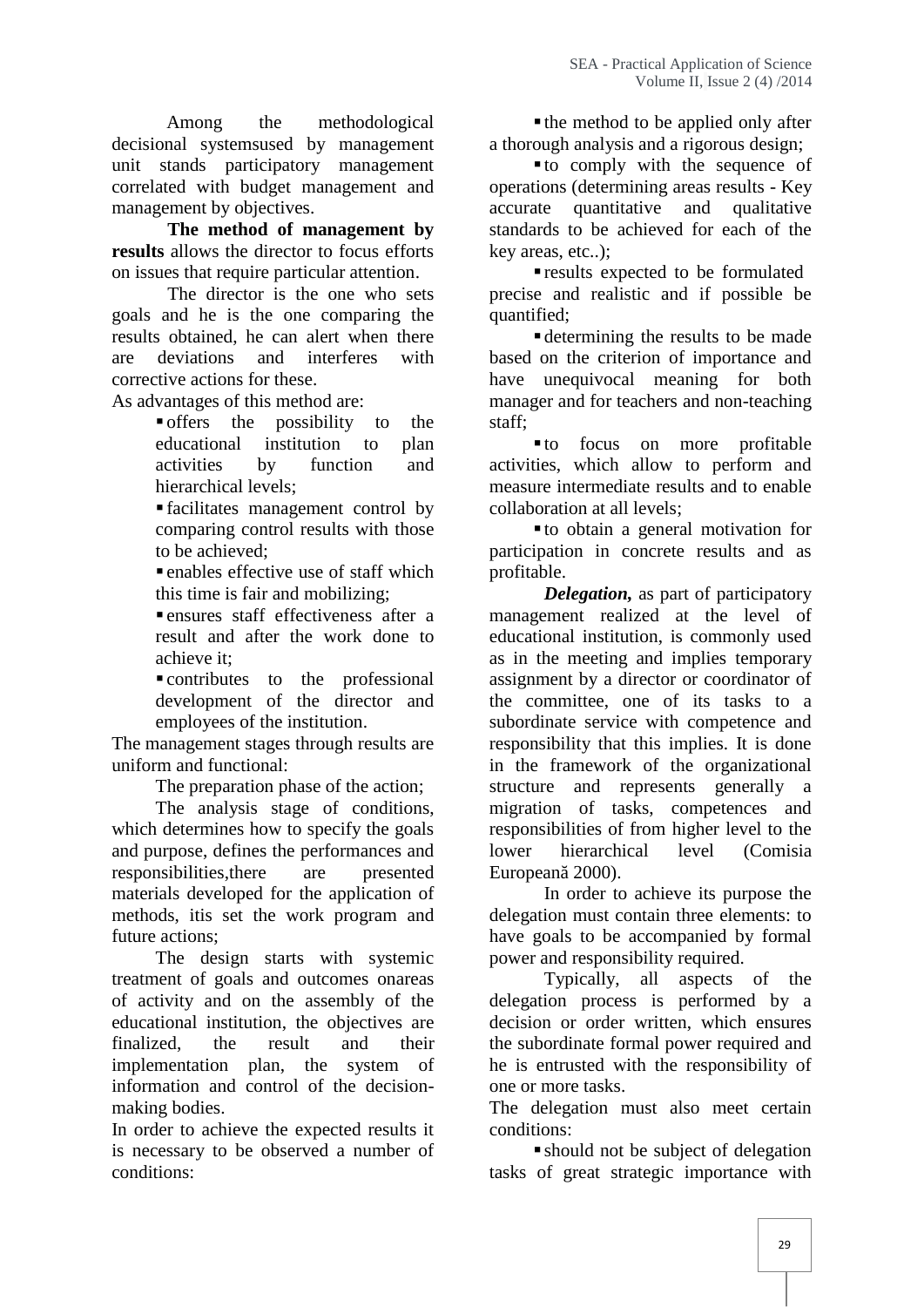major human implications whose consequences are difficult to assess by subordinates;

 delegation must be based on a favourable climate of trust in subordinates possibilities, admitting some inherent mistakes that are part of the risk mission and obviously cannot be subject to sanctions;

 delegating tasks depending on the difficulty and their implications for the unit, using a chart to classify them into: tasks possible to be delegated, possible tasks and impossible tasks (which cannot be delegated).

*Meeting,* this method of participative management has had and continues to have a wide use in the educational institution. It involves bringing together heads of committees and departments and staff of the unit in a short time under the leadership of one of the directors aimed at solving commonly tasks or decision of informational nature. The quality of the meeting has a positive influence on the management of the school unit.

The use by management of the educational institution of a limited range of methods and techniques ultimately leads to empirically solve the tasks and job requirements, whether leading or operating, which makes them lose efficiency that can be achieved by using scientific methods and techniques.

The assembly methods and management techniques of operational type formsthe administration the educational institution.

The educational unit organizes operational activities, didactic and nonteaching based on biannual programs broken down by months, weeks and days.

Current institutional arrangements and poor managerial tools for the management of the college, explains some deficiencies of the system, and the lack of homogeneity and its poor quality. There are many contradictions in the legislation or in the implementation of education

reform efforts. Despite being a deeply management system, previously existing at the institution level, it has been rocked in the early stages of the reform process remains unfinished and poorly coordinated.

The operational management system within the management of the institution resembles to an ad hoc decisions system with many formal regulations, poorly coordinated, often contradictory and, therefore, difficult to apply.

The paradoxical result of a system with too many rules is that the large number of actors (eg, the school act in an independent manner, at best, according to their interpretation of the rules (Rosca, 1993 ).

The overcrowded and overly centralized system is overwhelmed by operational decisions and he cannot focus on strategic planning and educational policy issues. A head of department from the college structure leads a lower level staff too large to be effectively supervised.

With regard to the internal organization, complicated responsibilities, parallel and stacked on the board lead to contradictory information. Moreover, hierarchical organization of school management at the school level inhibits the channels of communication within the management system.

The Ministry of Education has not yet managed to initiate a consultation between stakeholders in the operational management of educational institutions of the county network or to mobilize all the available knowledge.

Internal management system should be based on assessment and central control as the main accountability mechanism, but there is no standardized reporting, performance assessment, data analysis, or feedback procedures that could make the system work and to achieve objective assessments.(ETF, 2001).

Given that inspection reports and professional performance of staff are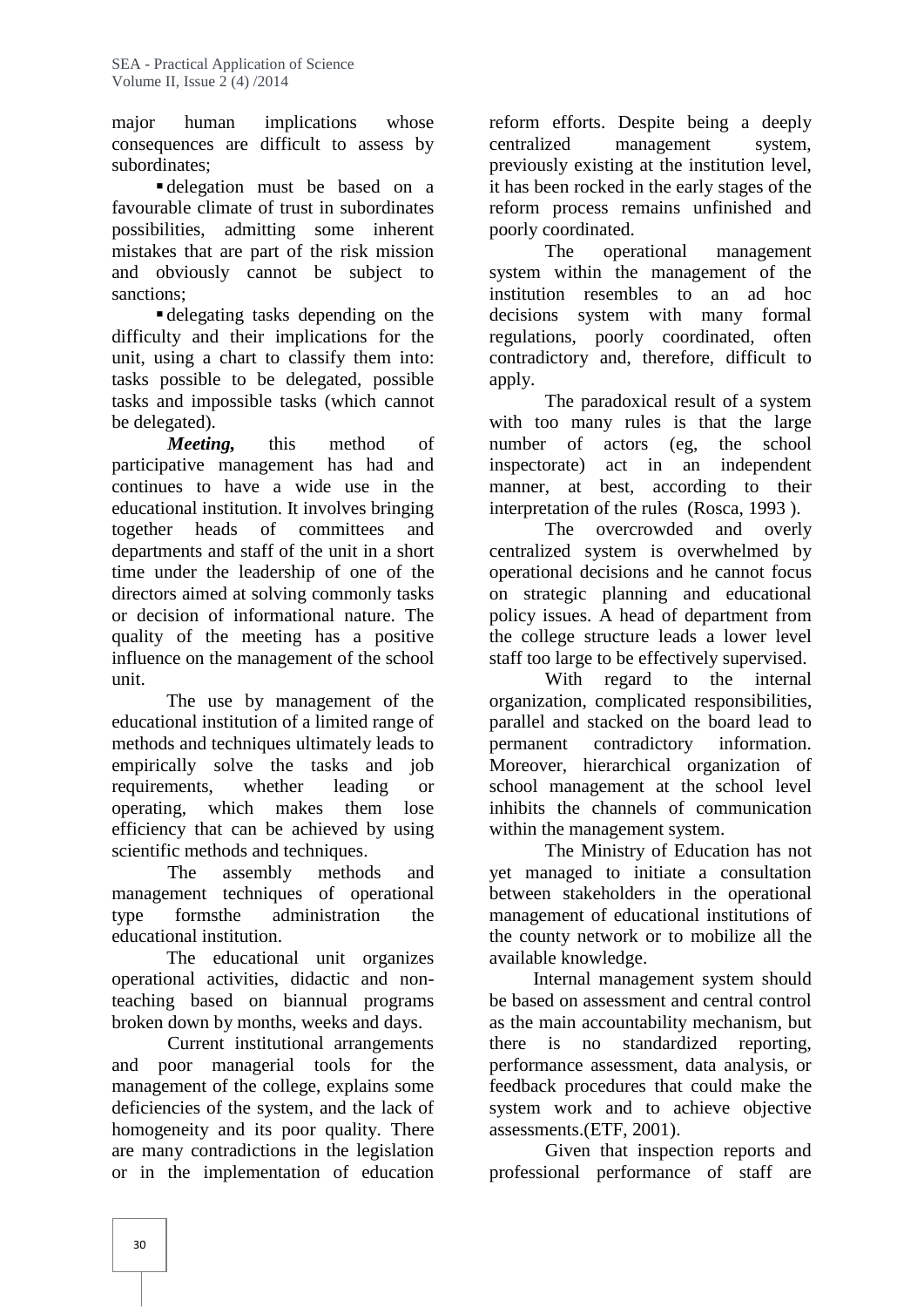confidential, it is hard to investigate publically school performance.

Responsibilities are most of the time shared between several administrative levels: the school inspectorate, Teachers and universities take all decisions regarding innovations or the advancement of teachers. School Inspectorate and the local council of locality cooperate in terms of school maintenance and construction, but this partnership is often dysfunctional. College management is generally a blurred image regarding the involvement of local authorities in education, public perception is that they should deal with water, roads, health problems, which they considered most important (Ministerul Educa iei i Cercet rii, 1997).

#### **CONCLUSIONS**

There are no incentives to improve educational outcomes or efficiency. To produce or maintain the quality comes without financial reward or prestige. Teachers are not rewarded for their participation in the management.

Therefore, as long as there is no incentive and opportunities still nonexistent, both teachers and management staff will be less affected by

the system's decentralization.<br>Diversification of pedagogical Diversification of offer according to needs and evolution of the economy, social and cultural life in the terms of plans and programs and the development of alternative textbooks alternative education, will be achieved through democratization of the learning methods; to do that would mean moving from the sphere of access to education in the sphere of educational success.

In addition, it is necessary the flexibility training during schooling through modularization of professional standards in order to adapt fast and efficient to the university offer addressed to graduates and to the demand in the labour market.

The promotion of an efficient management and professional, reform will

enable the administration of the reform in all departments of the staff of the school unit and will provide open climate for innovation and creativity. The institution shall have qualified teachers, mostly with higher academic degrees and academic titles.

It is also absolutely necessary the practice of educational marketing performance to ensure the circulation of information in the current flow compared to the drafting and implementation of projects and development programs and competitive quality of teaching approach, embodied in the leading places in competitions and Olympics.

School management of the institution serves to coordination and communication between council staff and configurations of study, ensuring the quality of education and achieving equal opportunities in education, supporting integrated development of study groups to strengthen their preparation in terms of competition, according to national standards.

The new economic context and social in conjunction with the policy option of Romania's European integration implies superior performance in all fields. Therefore, long-term investment in the quality of education is a priority of the management system of the institution, with clear repercussions on quality of life, labour and human relations in the local area.

Manager educational institution is, above all, the person who must process the information and to place within the communication in the organization to receive the data, analyze them, to take appropriate measures (i.e. decide accordingly) and further distribute the responsibilities of each department.

For a good manager most important resource is represented by people, and therefore its role is to facilitate professional development and to lead them - them and their teams - by building their network of interpersonal contacts. All this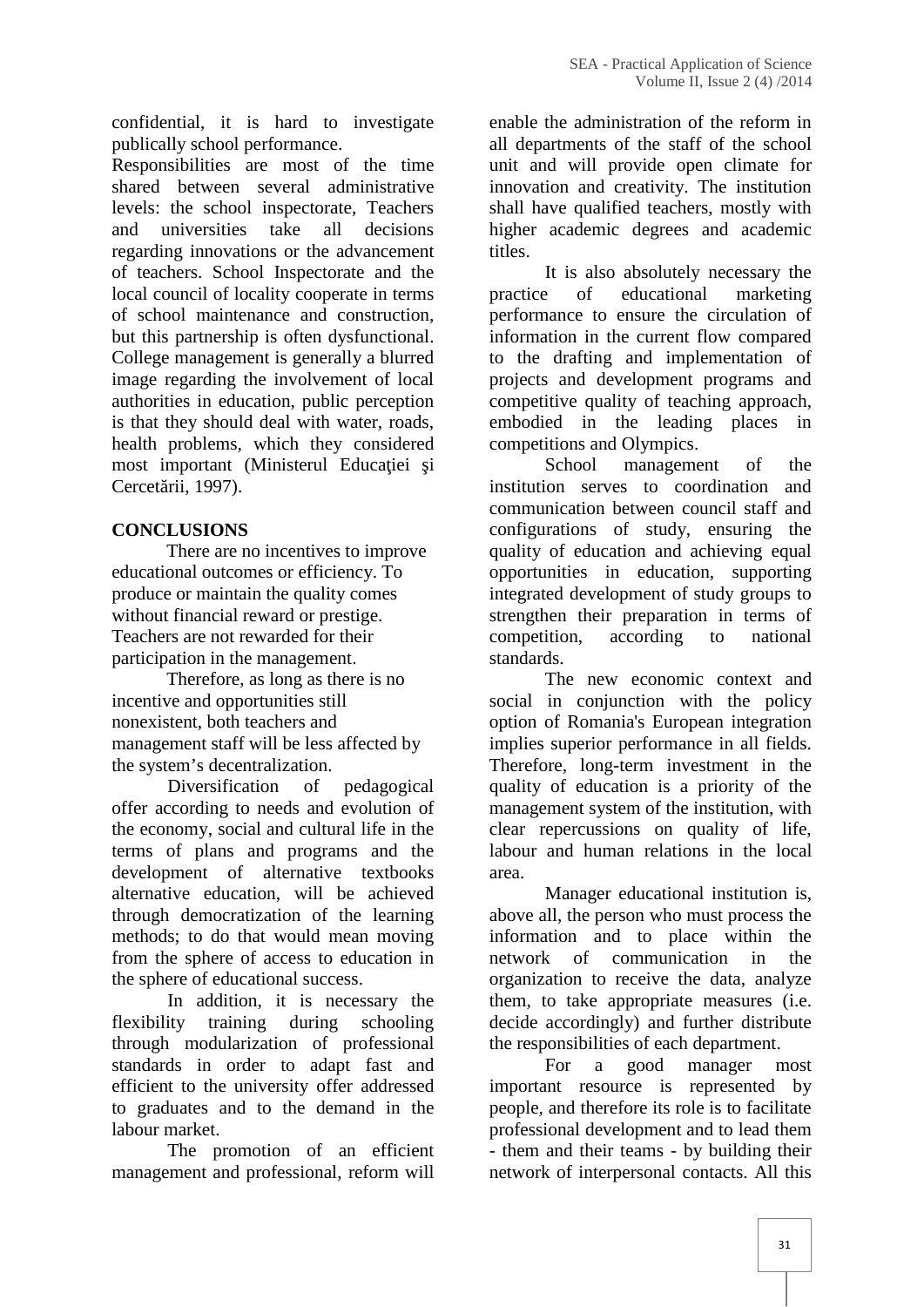can be achieved through the exercise of communication and networking, as they constitute a prerequisite for success in the managerial activity.

Other managerial functions: design / planning, organizing, leading operational, coordination, control, evaluation, motivation, involvement, participation, negotiation and conflict resolution, are based communication in general.

It is estimated that 70% of the time of school managers is used to communicate and therefore managerial success depends on the quality and effectiveness of enforcement powers. Thus national standards for management positions, guiding and control developed within the National Council for Vocational Training of the Ministry of Education were designed starting from communication and networking skills (MEN ,2000+, 2001).

This category of skills constitutes the basis for a quality management, being the one that provides an efficient and productive work environment, especially in the educational field.

Educational Communication constitutes a process intended for transfer of information and meanings between individuals, groups, organizations and organizational levels in the whole. (Neamtu, 2003) .The effective relation of the school manager in education or social environment in general, is guaranteed by the development of concerning communication and relationship management skills. Specific competencies that emphasize the general skills category appear in the context and managerial process permanently.

The fields of application are those that will provide feed-back through the program management activities or other actions to which managers take part in the virtue of his position which he exercises.

Thus, to ensure an efficient working environment, school manager will organize activities concerning:

1. promoting cooperation between the academic staff;

- 2. dysfunctions solving;
- 3. conflict resolution.

Evaluation methods are those specific to each activity and the assessment instruments created for each standard will provide a framework for the development of educational management. (Marga, 1997)

#### **References**

- [1] Comisia Europeana, 2000, *Memorandum asupra înv* rii permanente
- [2] Cristea, S. (1996). *Pedagogiegeneral .Managementuleduca iei*,B  $u$ cure $t$ i, E.D.P.
- [3] Cristea, S. (2000), *Dic ionar de pedagogie*,Chi in u-Bucure ti
- [4] Dragomir, M., Breaz, D., Breaz, M., Ple a, A. (2001). *Mic dic ionar de management educa ional,* Centrul regional de dezvoltare *i* inovare a resurselor din înv mânt, Cluj,Turda: Ed. Hiperborea
- [5] ETF, (2001), *Studiu de fezabilitate privind*  $continuarea$  *i* extinderea refomei structurale *a Educa iei i Form rii profesionale*
- [6] Florescu, M., Balogh M., Neamțu, B., Balogh N., (2009), *Suport de curs*, Managementul Proiectelor Dezvoltare Durabila.
- [7] Heredea, 0., (2011), http://biblioteca.regielive.ro/proiecte/manage ment/strategii-privind-politicile-educationale- 62848.html,
- [8] Jinga, I. (1988). *Conducerea sistemului de înv mânt i a colii*, în Curs de pedagogie, Bucure ti. Universitatea din Bucure ti.
- [9] Jinga, I., Istrate, E. (1998). *Manual de pedagogie*, Bucure ti: AU Educa ional
- [10] Joi a, E. (2000). *Management educa ional*, Ia i: Polirom
- [11] Law 84/1995
- [12] Law 151/1999
- [13] Marga, A.1997 *Reforma educa iei acum*, Ministerul Educa iei i Cercet rii, Bucure ti,
- [14] M.E.N. (Consiliul Na ional pentru Curriculum), 2001, *coala la r scruce.2000+*, Bucuresti
- [15] Ministerul Educa iei i Cercet rii, (1997),<br>*Proiectul de reform a înv mântului Proiectul de reform preuniversitar*, Bucure ti
- [16] Neamtu, L., (2003), http://biblioteca.regielive.ro/cursuri/psihopeda gogie/managementul-educational- 147714.html?s=management econom educational
- [17] Nicola, I. (1996). *Tratat de pedagogie colar*, Bucure ti: E.D.P.
- [18] P un, E. (1999), *coala abordare sociopedagogică,* Iaşi: Ed. Polirom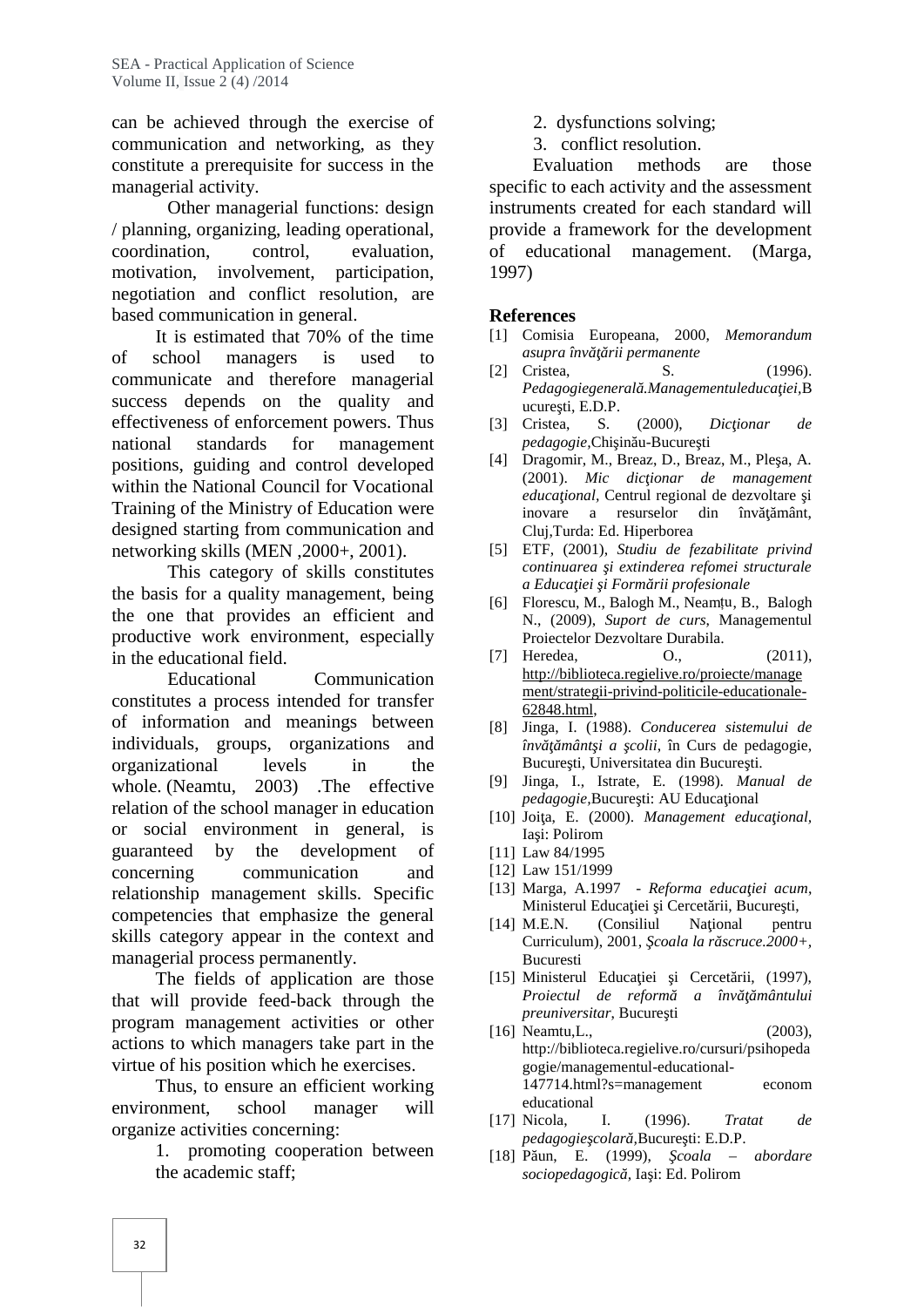- [19] Petrescu, I. (1993), *Management*, Bra ov: Ed. Tipocart Bra ovia
- [20] Puchin (Bubeneck), A., Elena, (2011), *Calitatea in invatamant si educatie: Perspectiva Managementului Economic*
- [21] Rosca, C., (1993), *Management (vol. V) ,* Ed. Dr. Tr. Severin<br>Simionescu, Gh.,
- [22] Simionescu, Gh., (2010), http://biblioteca.regielive.ro/cursuri/managem ent/managementul-organizatiei-scolare- 202876.html
- [23] Stan, N., (2010), *Introducerile in Managementul Educational,* Ed. Didactica si Pedagogica
- [24] Thiétart, R. A., (1989), *Management*, Edi ia IV-a, Ed. Presses Universitaires Paris
- [25] Voicu, M., Rusu, C. (1998). A.B.C.-ul comunic rii manageriale, Br ila: Ed. Danubius.